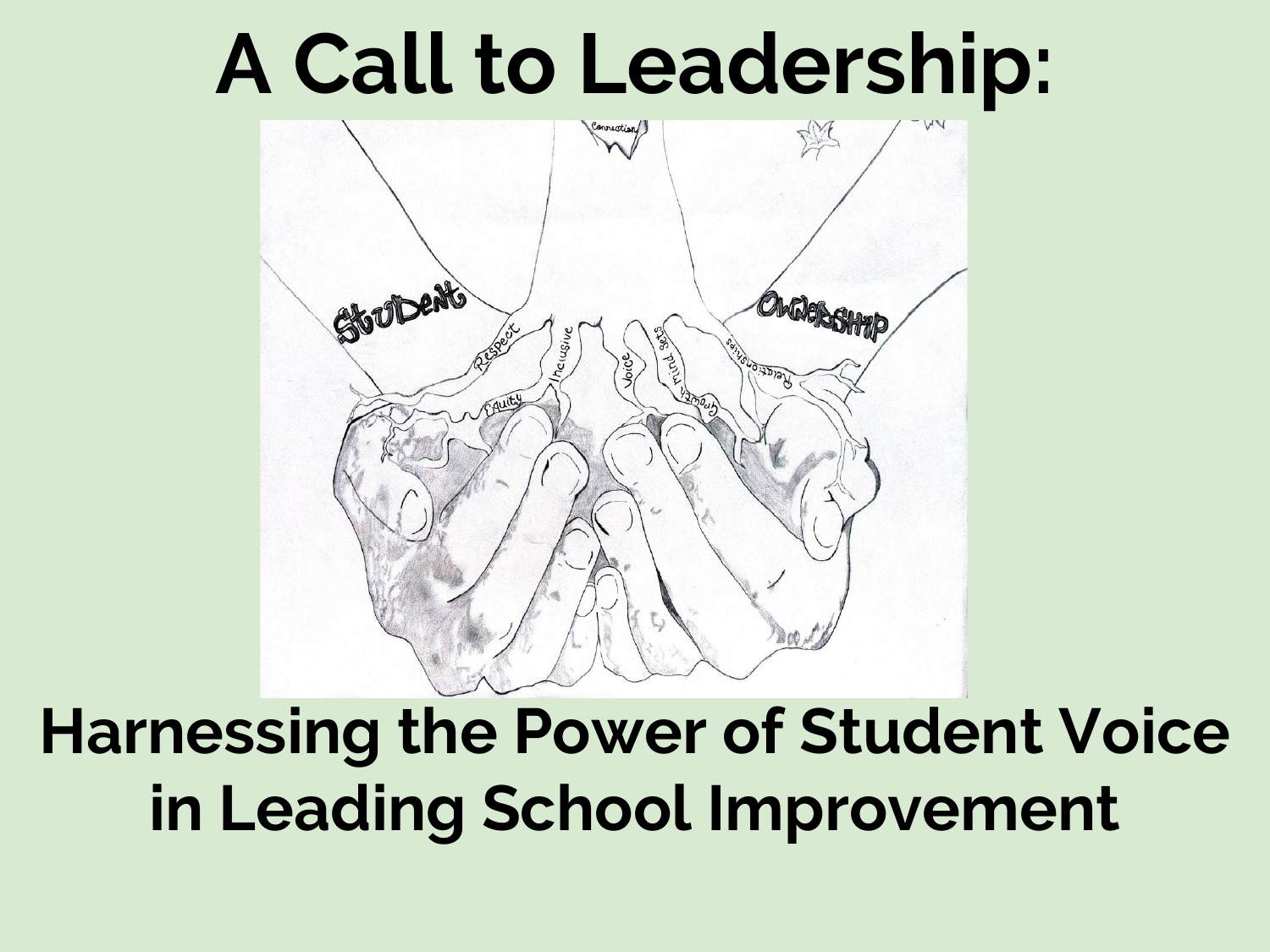

### Harwood Union High School Leadership Team

So. Duxbury Vermont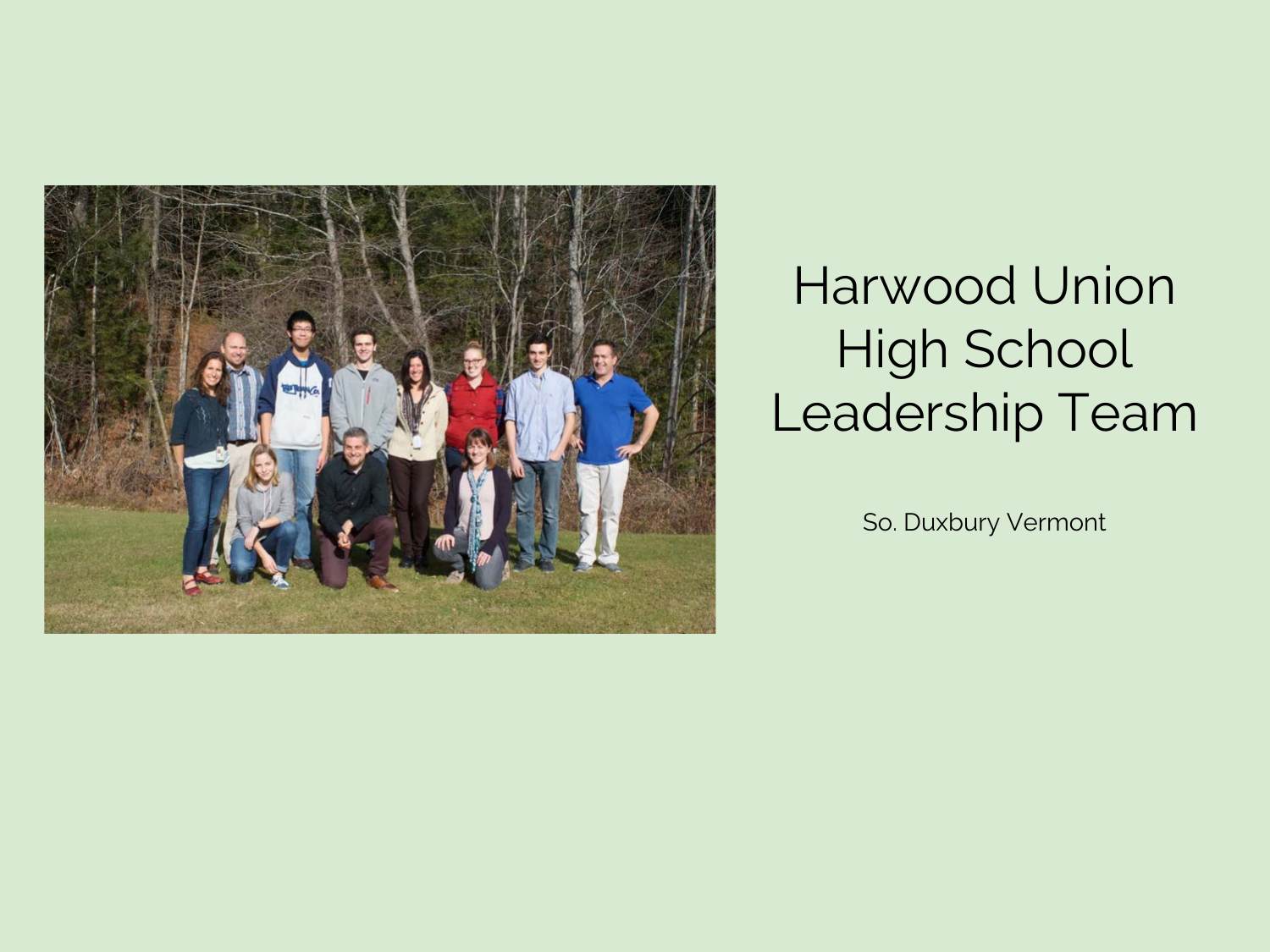# **Outcomes for this Session:**

- **1. Understand the benefits of a shared model of leadership inclusive of teachers and students.**
- **2. Begin to construct a proposal or plan for instituting a distributed / shared leadership model inclusive of teachers and students in your school.**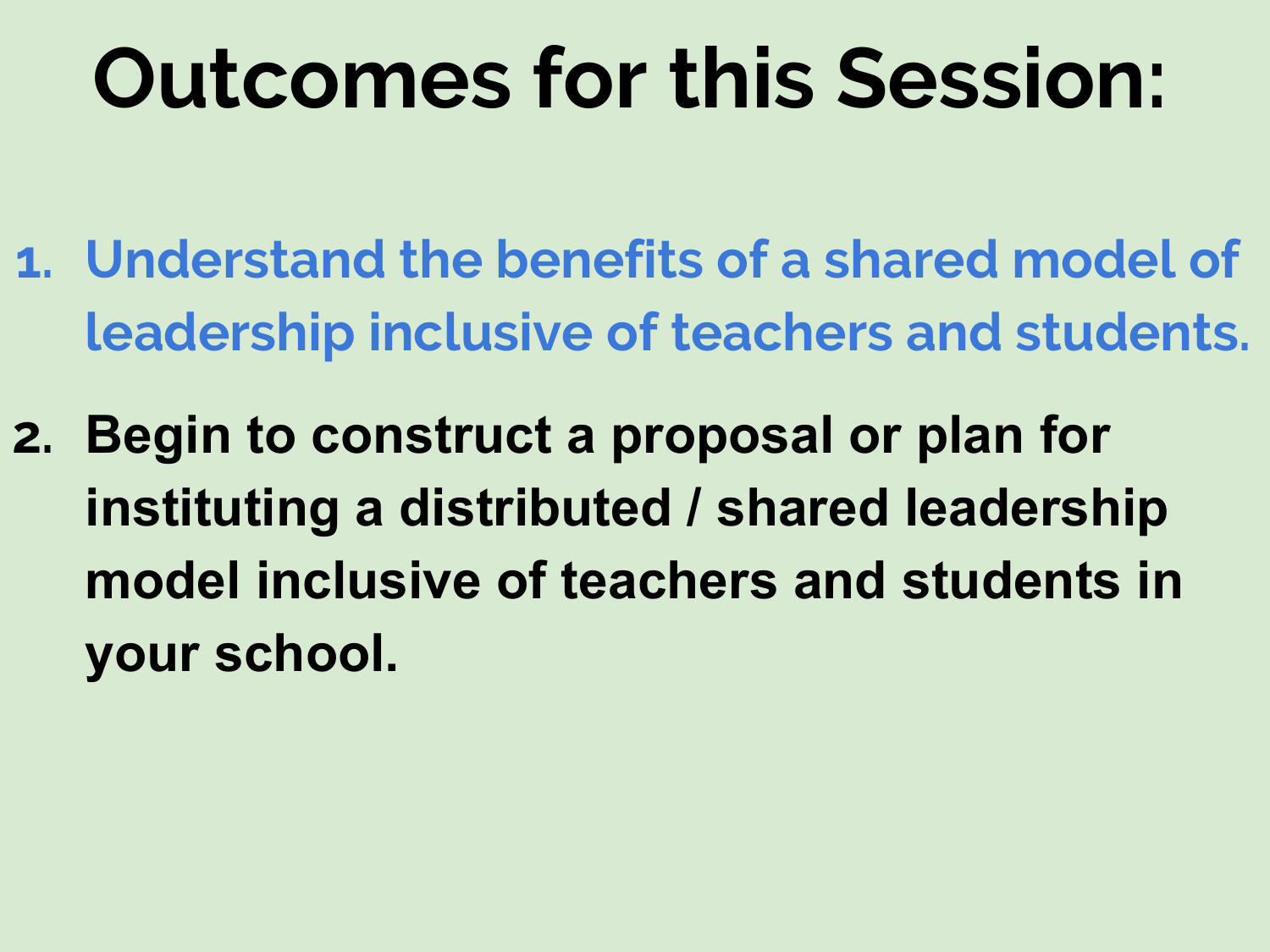## **Ice-Breaker:**

#### **Student LT members asked their peers...**

- 1. Why is it important to include students in the design and decision-making for school change?
- 2. What message is communicated when students are left out of the school redesign process?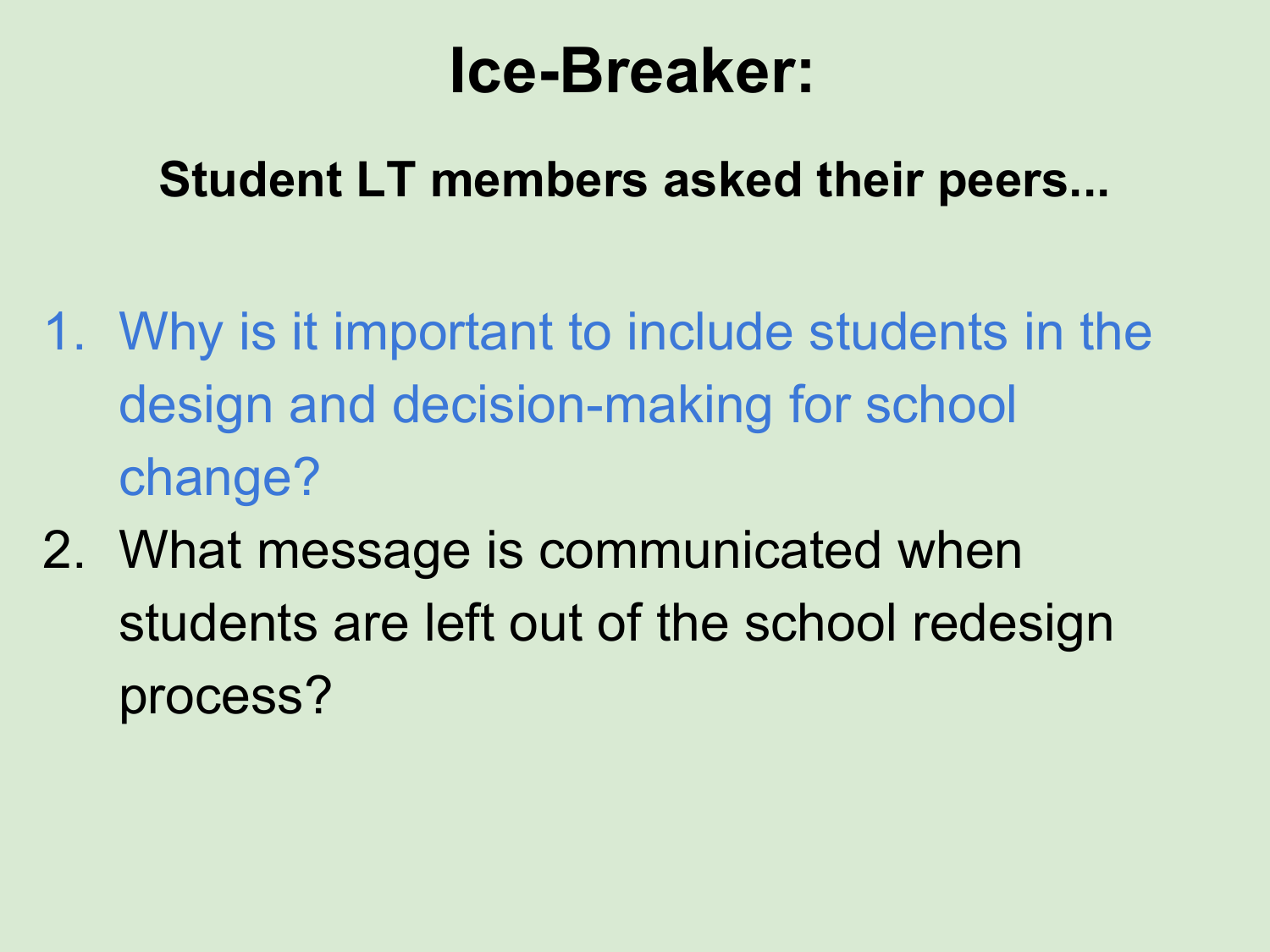## **Ice-Breaker:**



## **Walk around the room and check out the photos and testimonials from Harwood students. Find one that resonates with you.**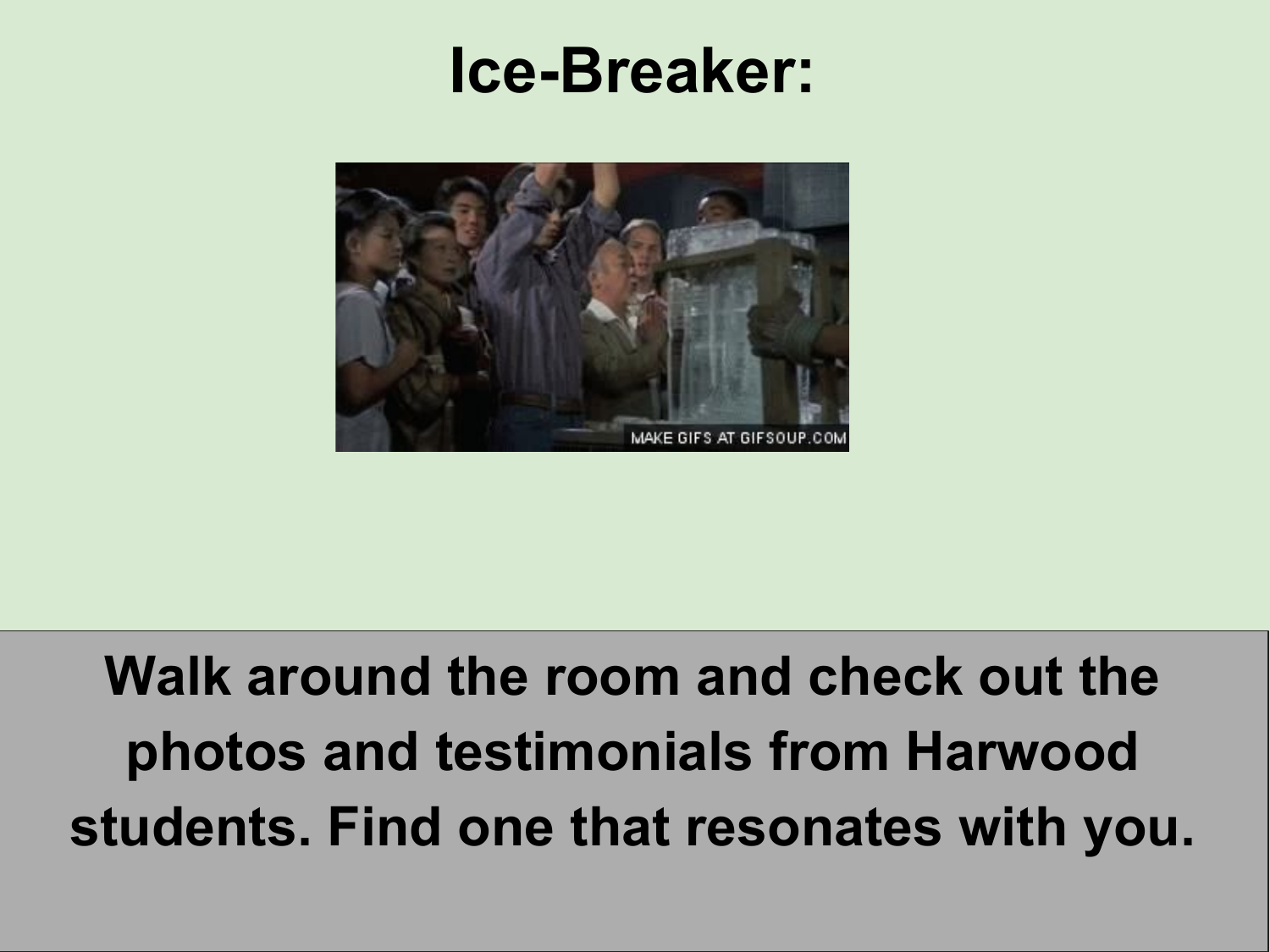#### Focus Question for Ice-Breaker

Relate your chosen student testimonial to what you observe at your own school.

Round Robin Share / Discussion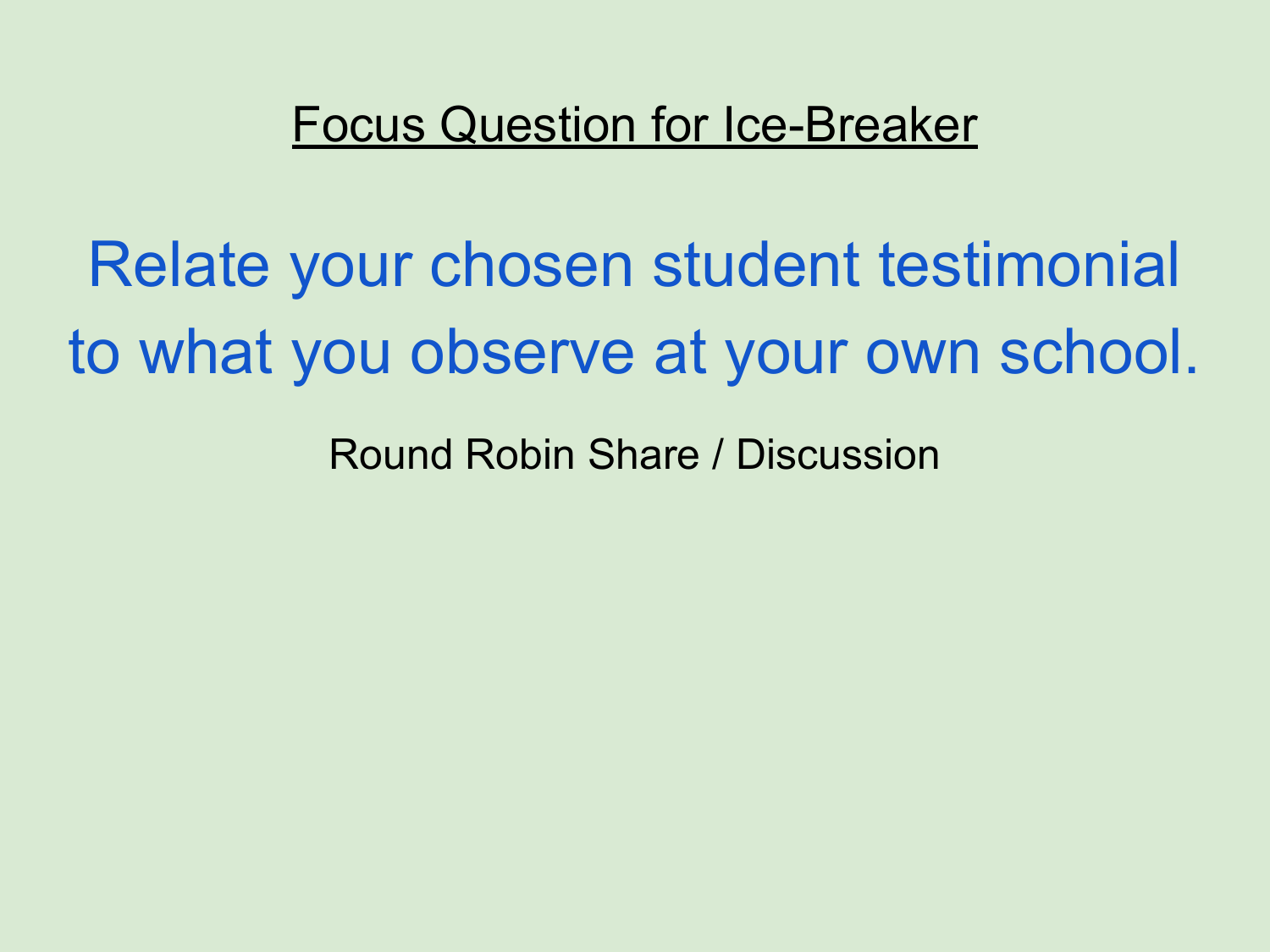#### Harwood All School Dialogue

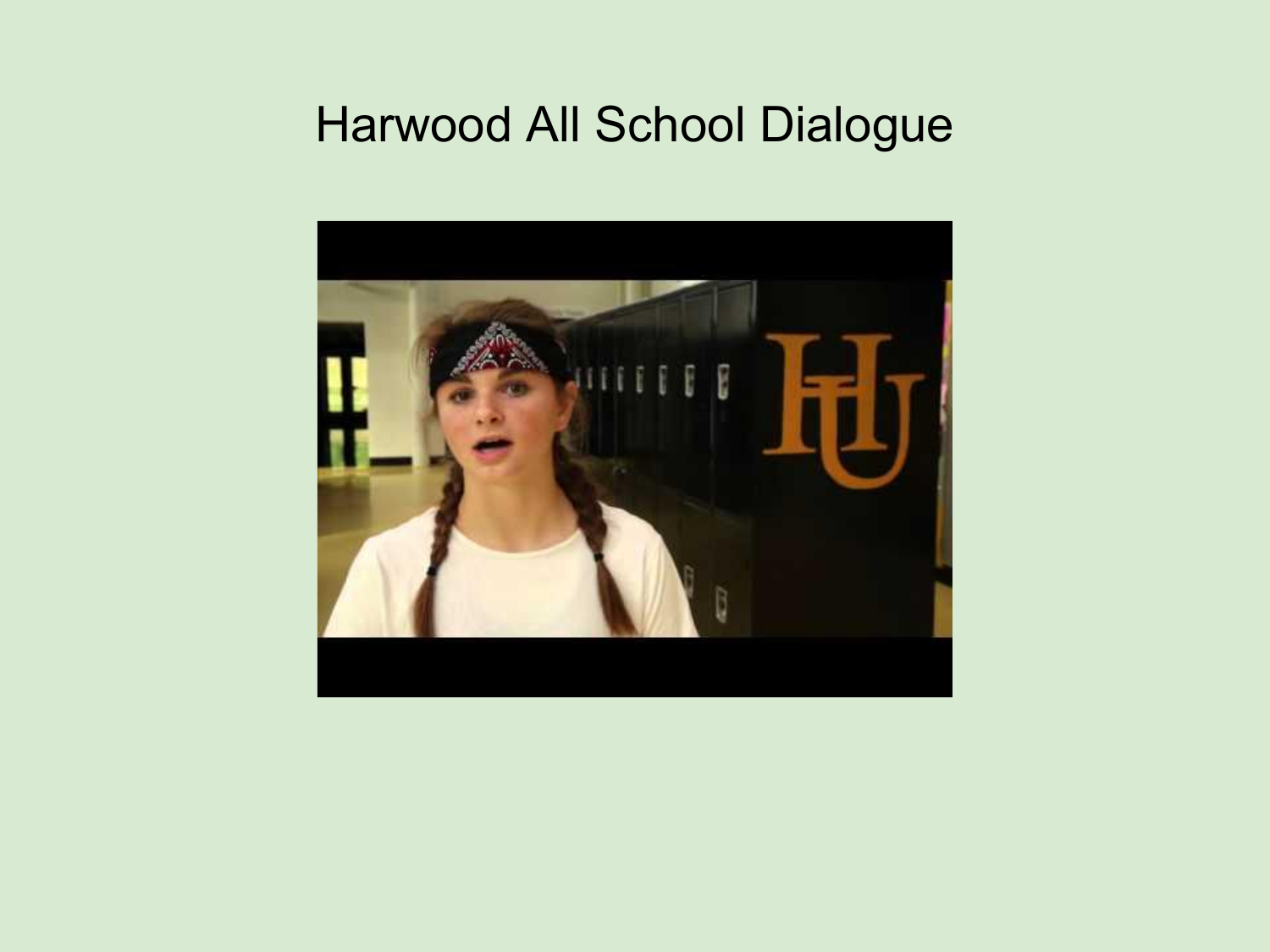# All School Dialogue Says...



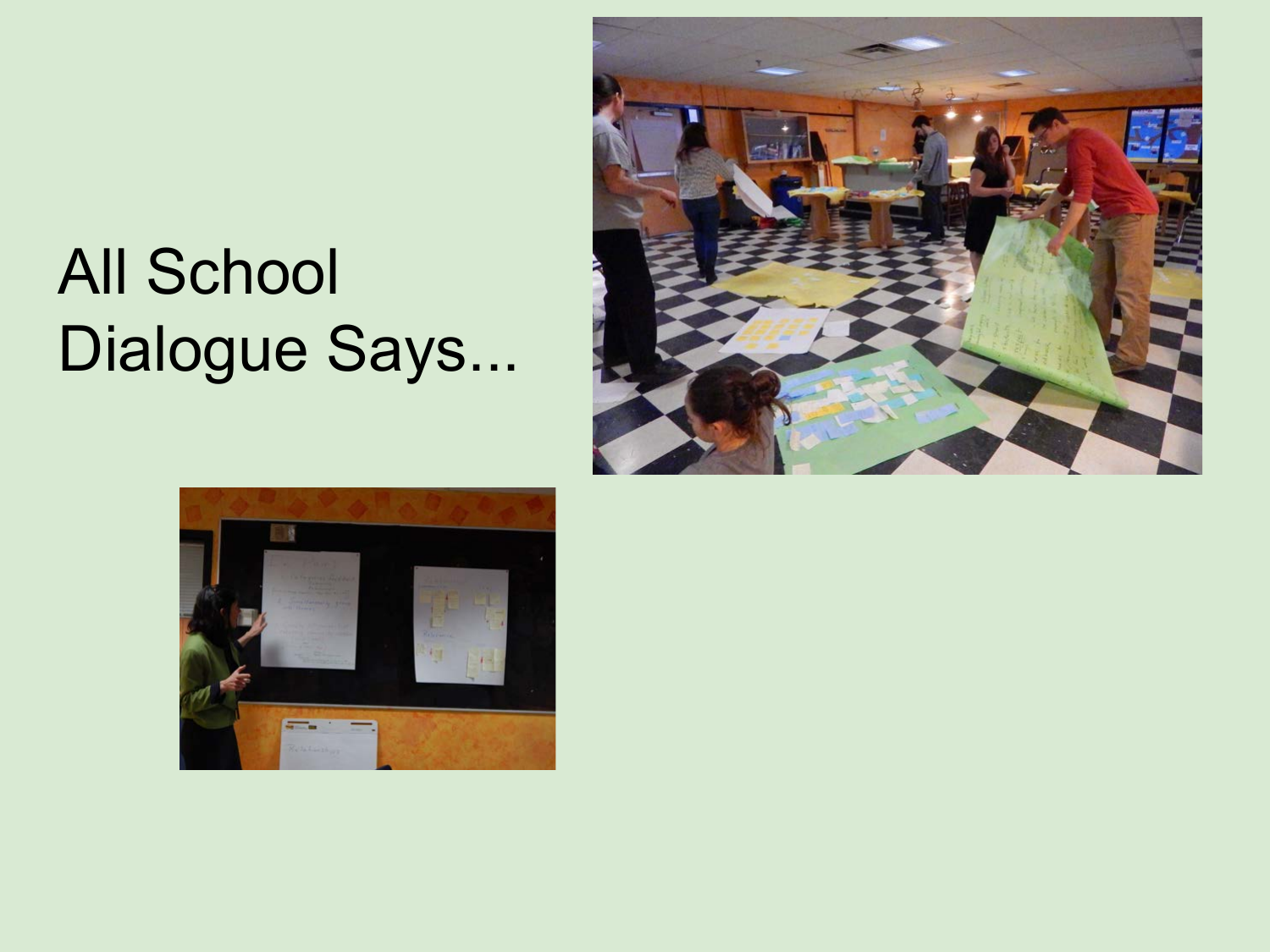#### *Category I: Teaching and Learning*

To improve as a school, we should focus on:

- students providing regular, formal feedback to teachers.
- students providing input on class offerings.
- teachers structuring classes to include choice in meeting proficiencies and addressing the learning needs and interests of individuals
- teachers structuring classes to include opportunities for student exploration and student designed learning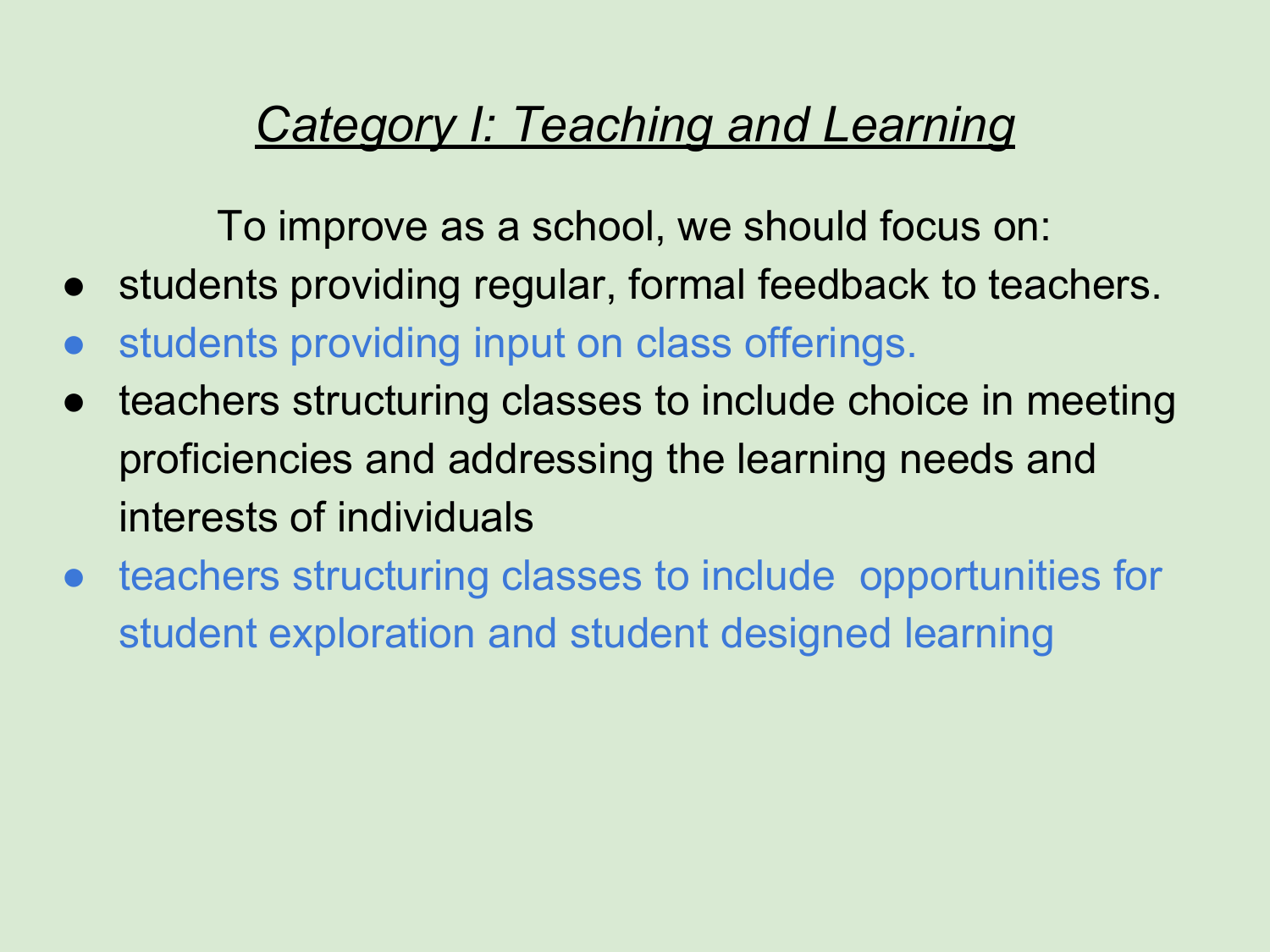#### *Category II : Relationships*

More opportunities for teachers and students to develop positive relationships:

- 1:1 Conferencing in class
- **Informal Check-ins within Teacher Advisory**
- More H-Block Type Activities (student chosen)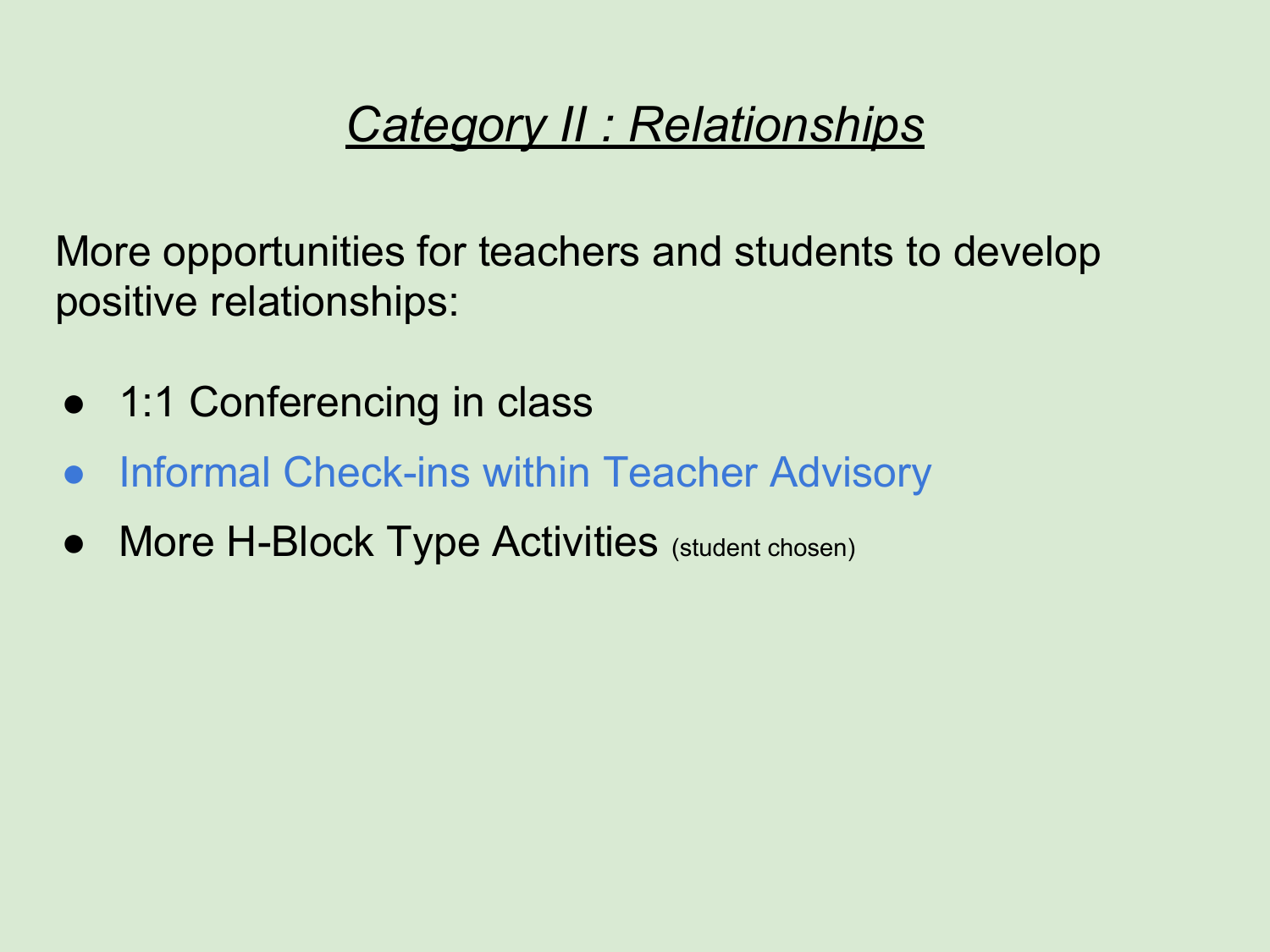#### *Category III : Leadership*

- Conduct decision making meetings during the school day to include students
- Create a process for sharing information and decisionmaking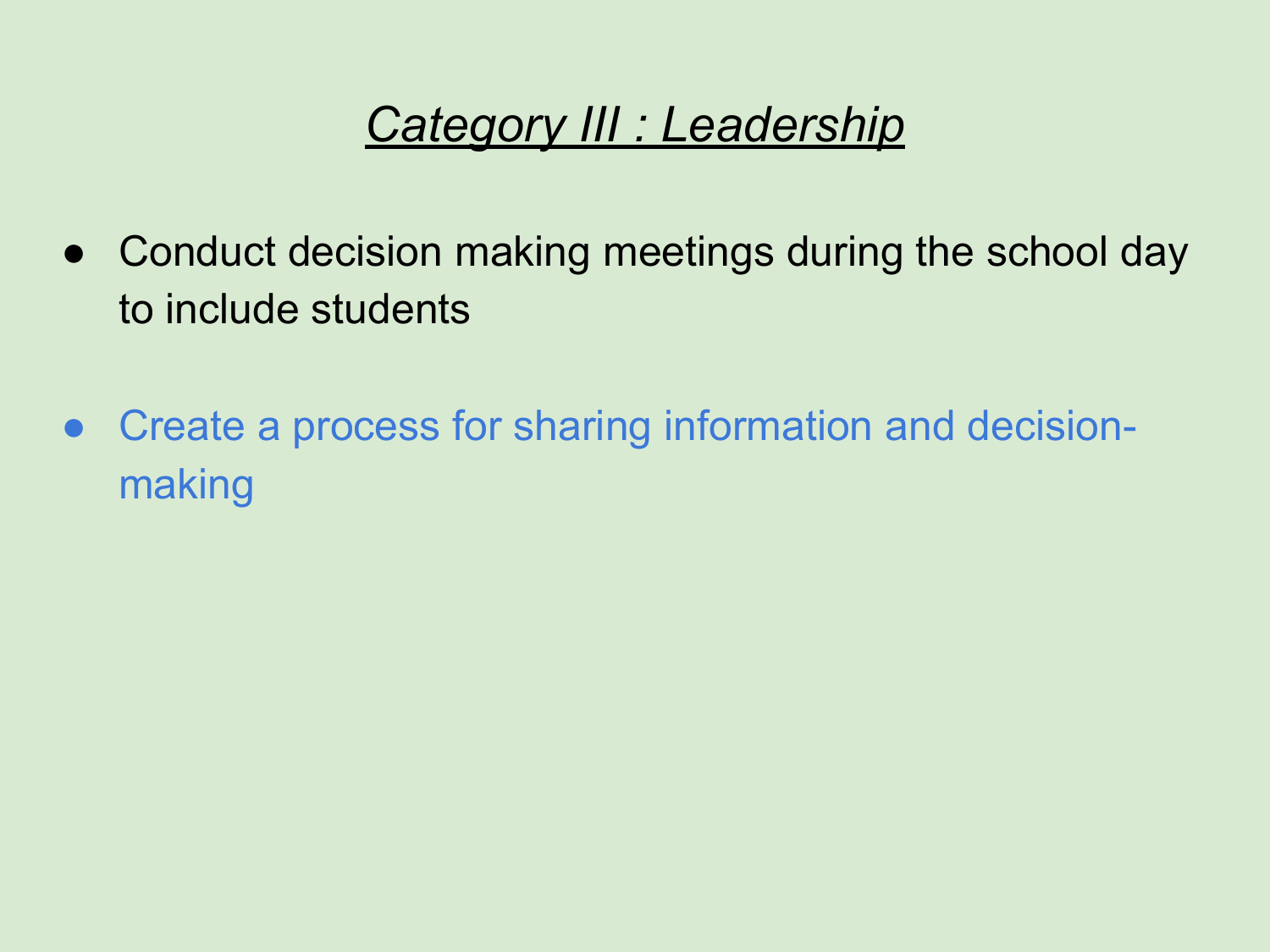#### Focus Task:

*Think about a distributed model of leadership and/or extending student voice as a component of school improvement and decision-making for your school.*

- **Identify the Assets and Barriers that** [exist for each of the components](https://docs.google.com/document/d/1S2mHA4HCHQ7lpeeROQTJ1XRVVRJBIal8hb_DqWATGdw/edit)  [listed](https://docs.google.com/document/d/1S2mHA4HCHQ7lpeeROQTJ1XRVVRJBIal8hb_DqWATGdw/edit)
- [Discuss with your team / table group](https://docs.google.com/document/d/1S2mHA4HCHQ7lpeeROQTJ1XRVVRJBIal8hb_DqWATGdw/edit)



"I'm a firm believer in distributive leadership. That means that I make all the decisions and then you type them up and distribute them to the staff."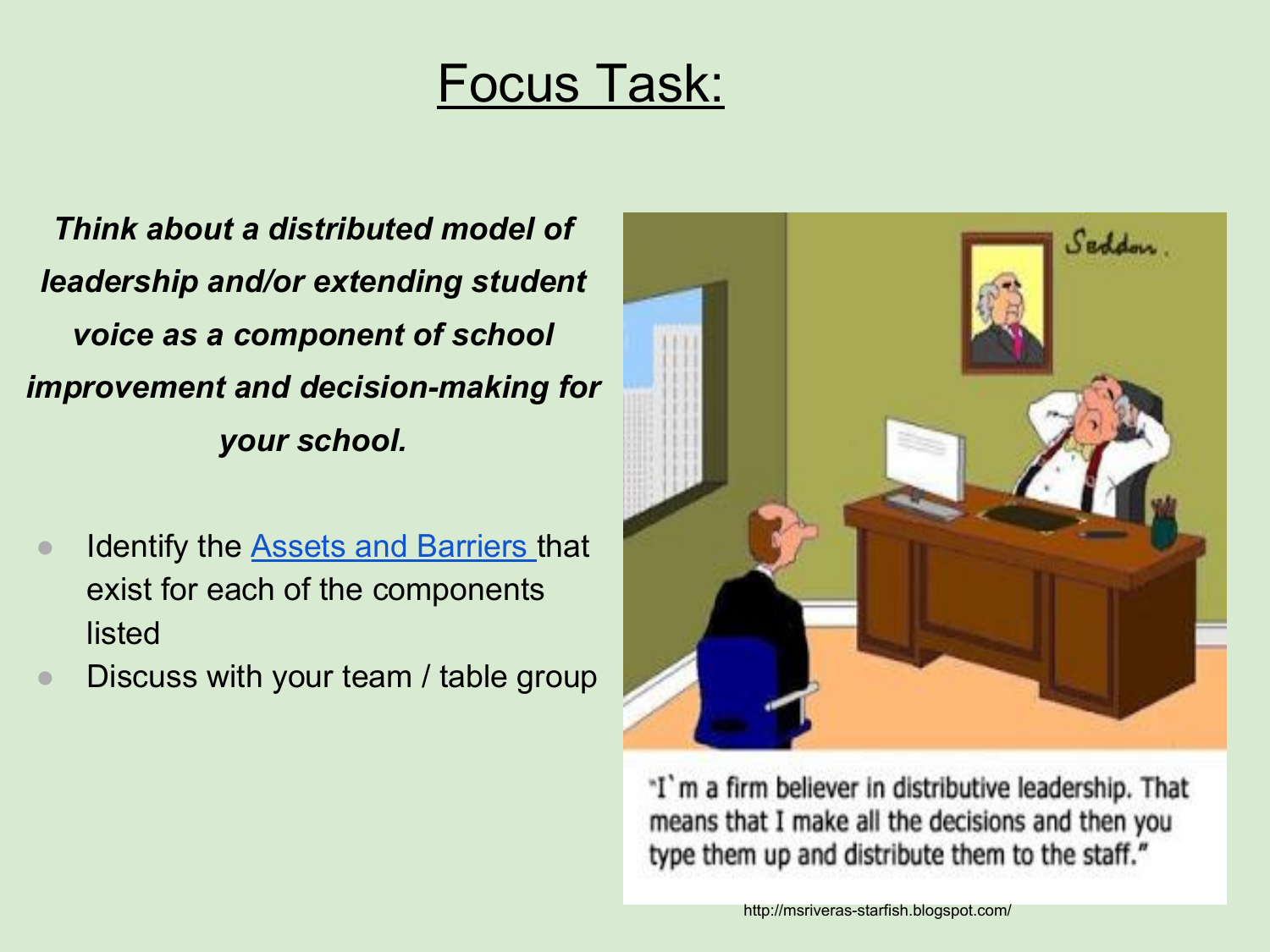#### Nuts and Bolts - Student Inclusion

#### TASK 1:

**Review roles and responsibilities** of the Leadership Team:

- highlight those you feel apply to students
- circle and re-write or frame any you did not highlight so it is applicable to student membership
- put a line through any you feel are simply not relevant to students

#### TASK 2:

#### **Respond to the following questions**:

- how many students should be selected/elected
- from what grade level should they be selected/elected
- what should be the commitment for service

#### TASK 3: **Debate, Discuss, Decide**

TASK 4:

**Identify** the application process, create the products, and communicate



[karstenaichholz.com/wp-content/uploads/nuts-and-bolts-chess-set.jpg](https://www.karstenaichholz.com/wp-content/uploads/nuts-and-bolts-chess-set.jpg)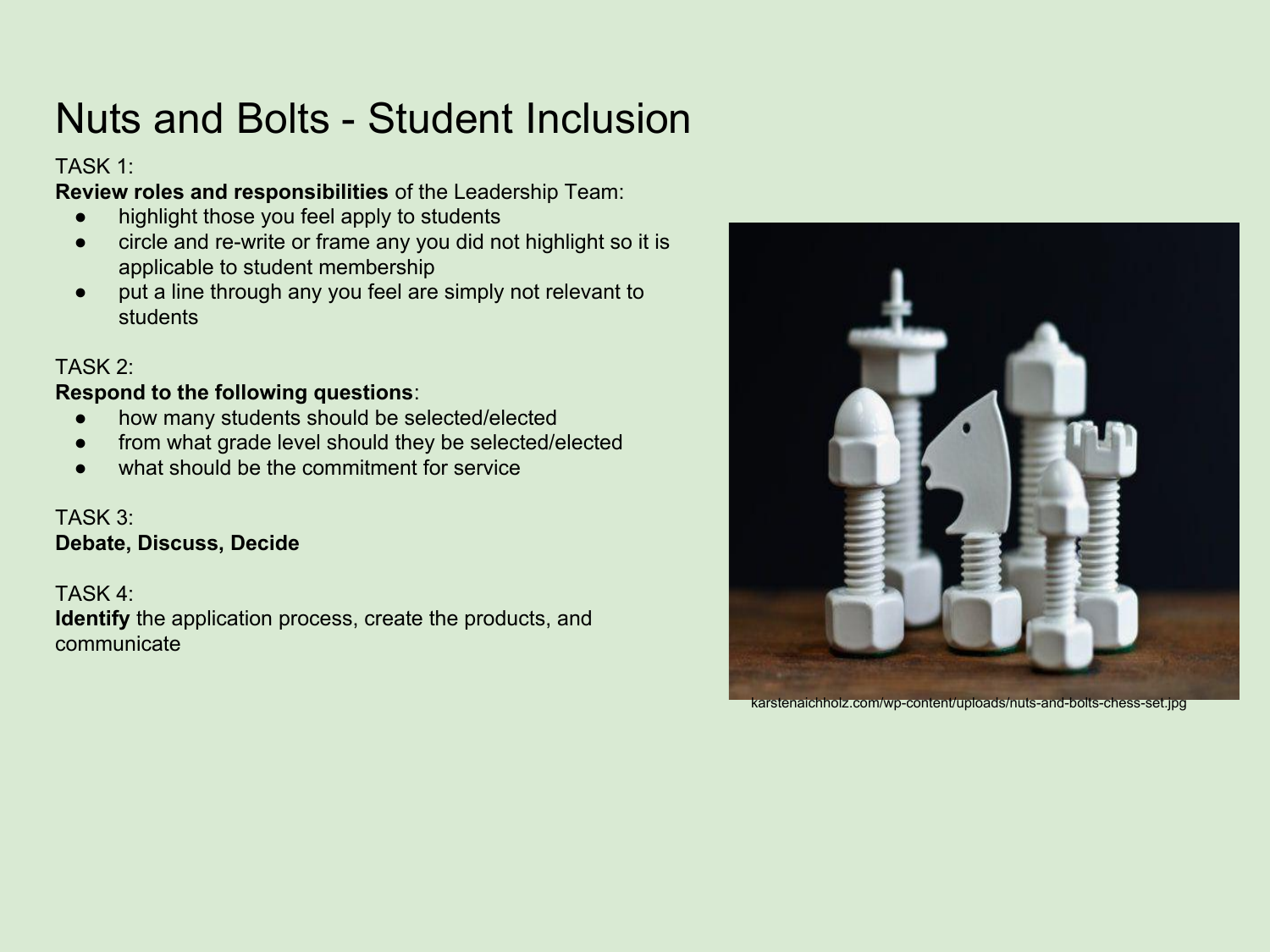# HUSLTEAM

**Student Testimonials** 

# Student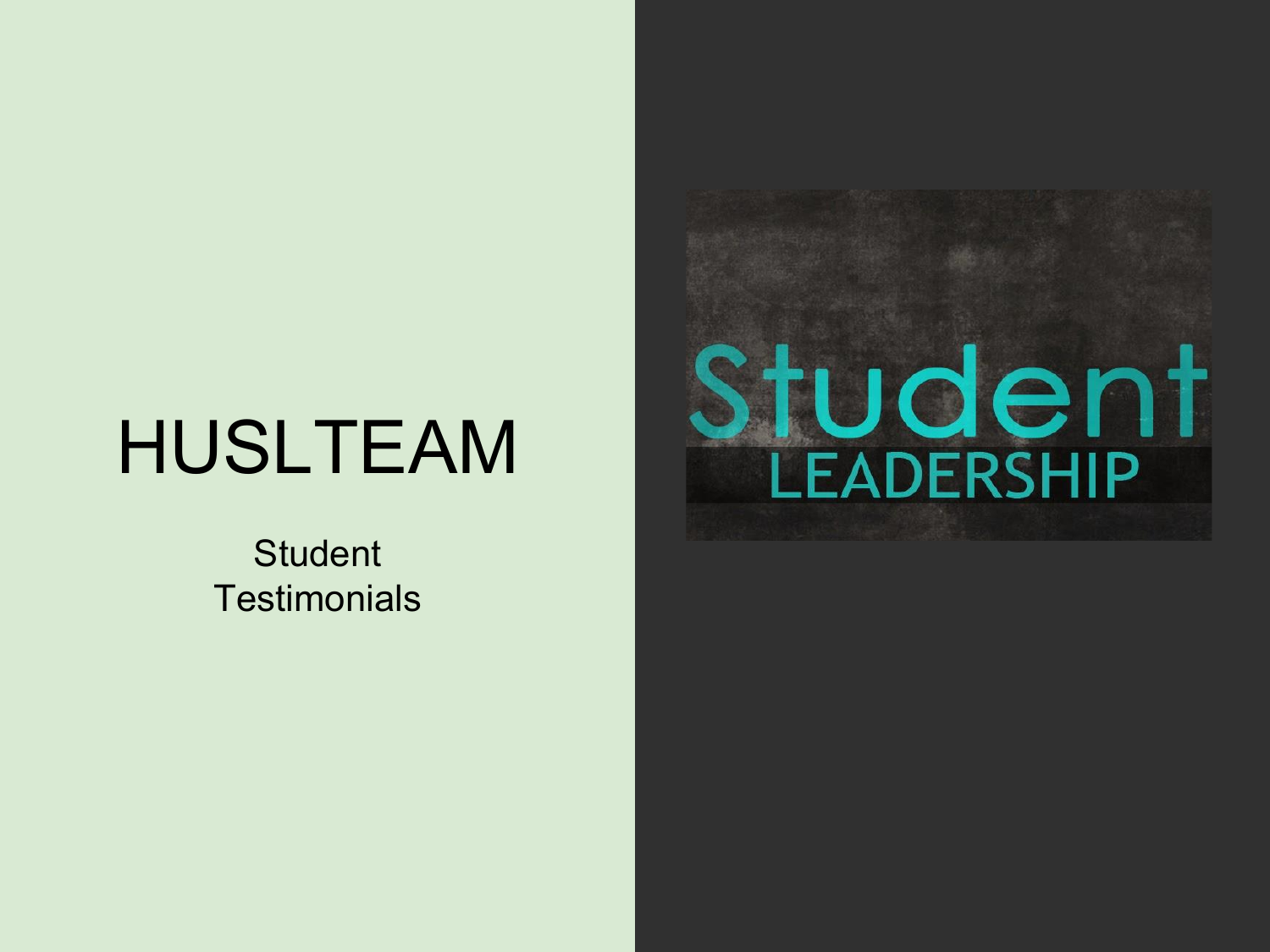#### **Focus Task**

**Think about a distributed model of leadership and/or extending student voice as a component of school improvement and decision-making for your school.**

- What is your current state?
- Desired state?
- What action steps are necessary to get you there?

Use the [Distributed Model of Leadership:](https://docs.google.com/document/d/1tQ3o_aqlMJKR18Ra8AjzfcdzlR2TJrELLHtelbTEQlQ/edit) **[Planning Template](https://docs.google.com/document/d/1tQ3o_aqlMJKR18Ra8AjzfcdzlR2TJrELLHtelbTEQlQ/edit) and begin.** 





kbllp.ca/services-2/succession-and-estate-planning/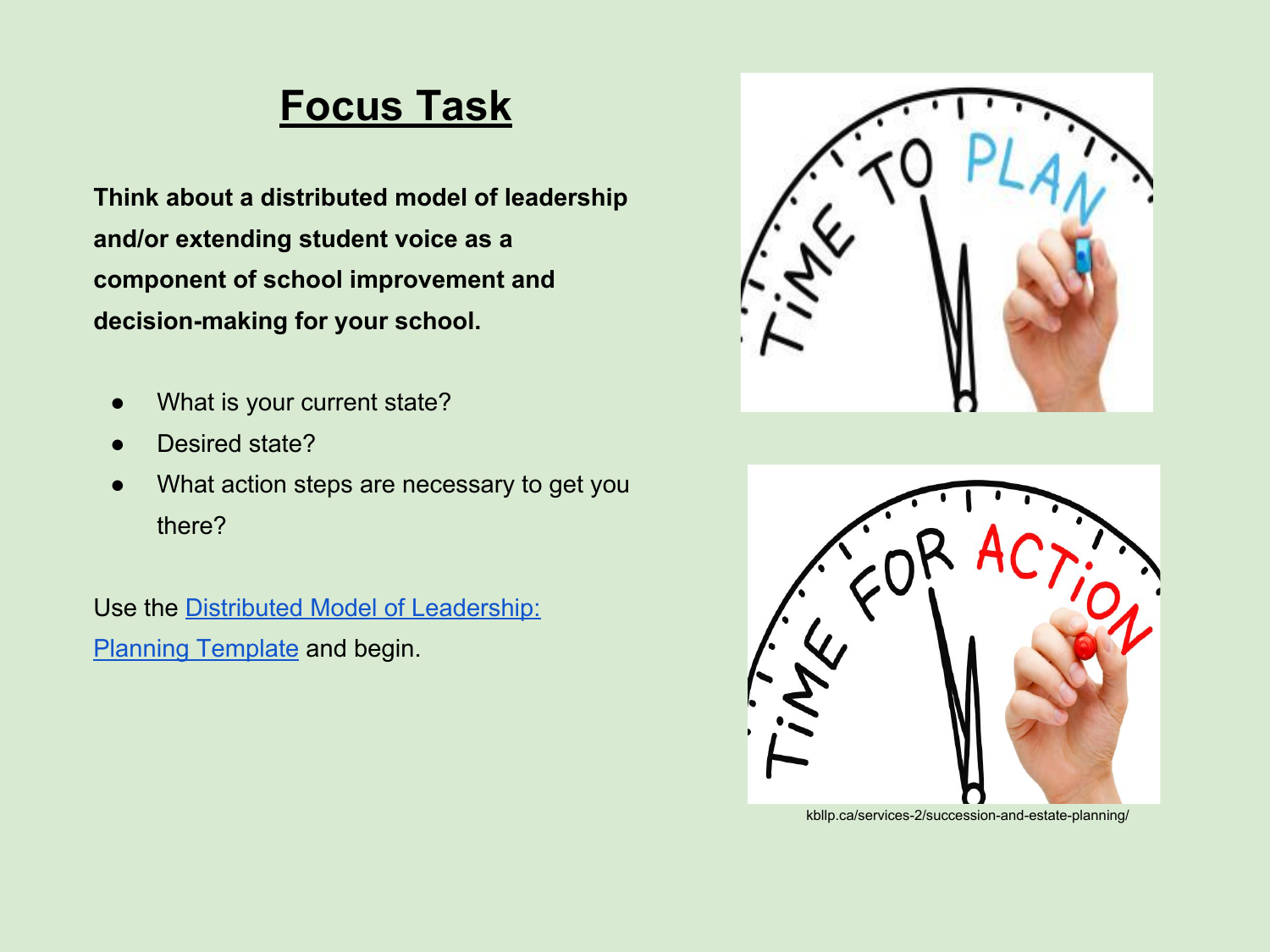

[kinja-img.com](https://i.kinja-img.com/gawker-media/image/upload/s--afygzOV---/c_fill,fl_progressive,g_north,h_358,q_80,w_636/ihsllhptnnm4vb7wuvgq.jpg) ([source\)](http://lifehacker.com/the-five-best-questions-a-job-candidate-can-ask-1599296074)

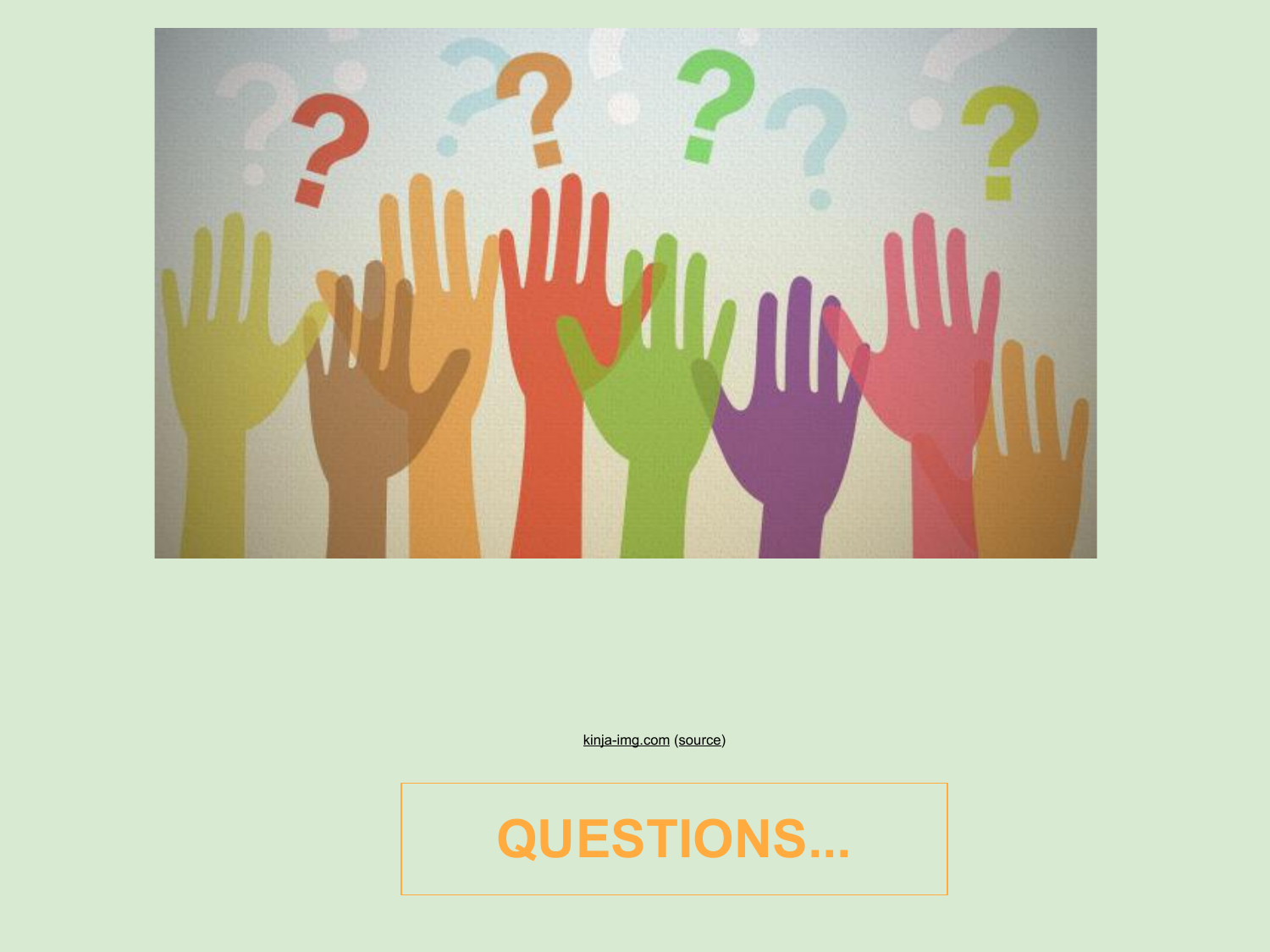#### Presenters and Contact Information

Students:

Emma Cosgrove, grade 11 Noah Eckstein, grade 11 Cole Lavoie, grade 12 Hazel Macmillan, grade 9

Teachers: Jonah Ibson, 9th Grade Humanities, [jibson@wwsu.org](mailto:jibson@wwsu.org) Sam Krotinger, High School Media/Art, [skrotinger@wwsu.org](mailto:skrotinger@wwsu.org)

Administrator: Amy Rex, Co-Principal **arex@wwsu.org, @rexa\_harwood**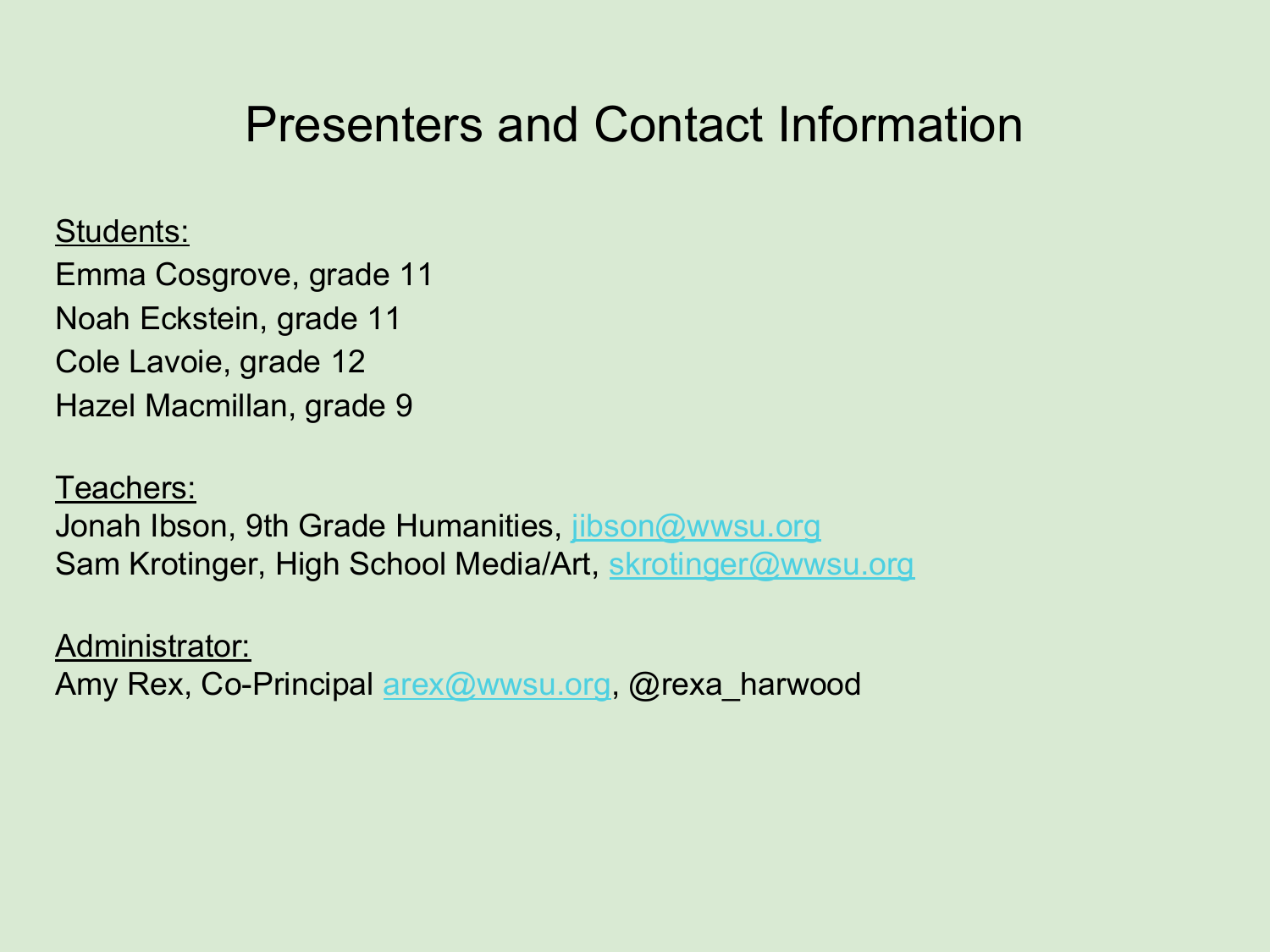# **Resources:**

**[Outcomes of Harwood All School Dialog](https://docs.google.com/document/d/12ANGy2AYywNAK75Q-o-mi7Hj0CdN_qYUgxJ-vgC1joY/edit)** 

[Assets and Barriers](https://docs.google.com/document/d/1S2mHA4HCHQ7lpeeROQTJ1XRVVRJBIal8hb_DqWATGdw/edit)

[Characteristics of Shared Model of Leadership](https://docs.google.com/document/d/118zJbtvD6-9nVPuiUFAj-hkv_SHaCvhU6Lfqmb3F9Zo/edit)

[Distributed Model of Leadership: Planning Template](https://docs.google.com/document/d/1tQ3o_aqlMJKR18Ra8AjzfcdzlR2TJrELLHtelbTEQlQ/edit)

[Harwood Leadership Team Purpose](https://docs.google.com/document/d/15uP6LVSZQru8v42BFLN6yo2sRS5Qy0wtbaFe4wnxhkY/edit)

**[Harwood Student Leadership Team Participation](https://docs.google.com/document/d/1ZChVStjBjPqMOZXsBs0hpj-NZ20AQQmCxlQ3SripCuQ/edit)** 

[Student Introduction to Leadership Team Presentation](https://docs.google.com/presentation/d/1N4vsg6vl4h_JXc41biD22EyXtHi-slkBffZCyrK2dEI/edit#slide=id.gaed42d4ff_0_97)